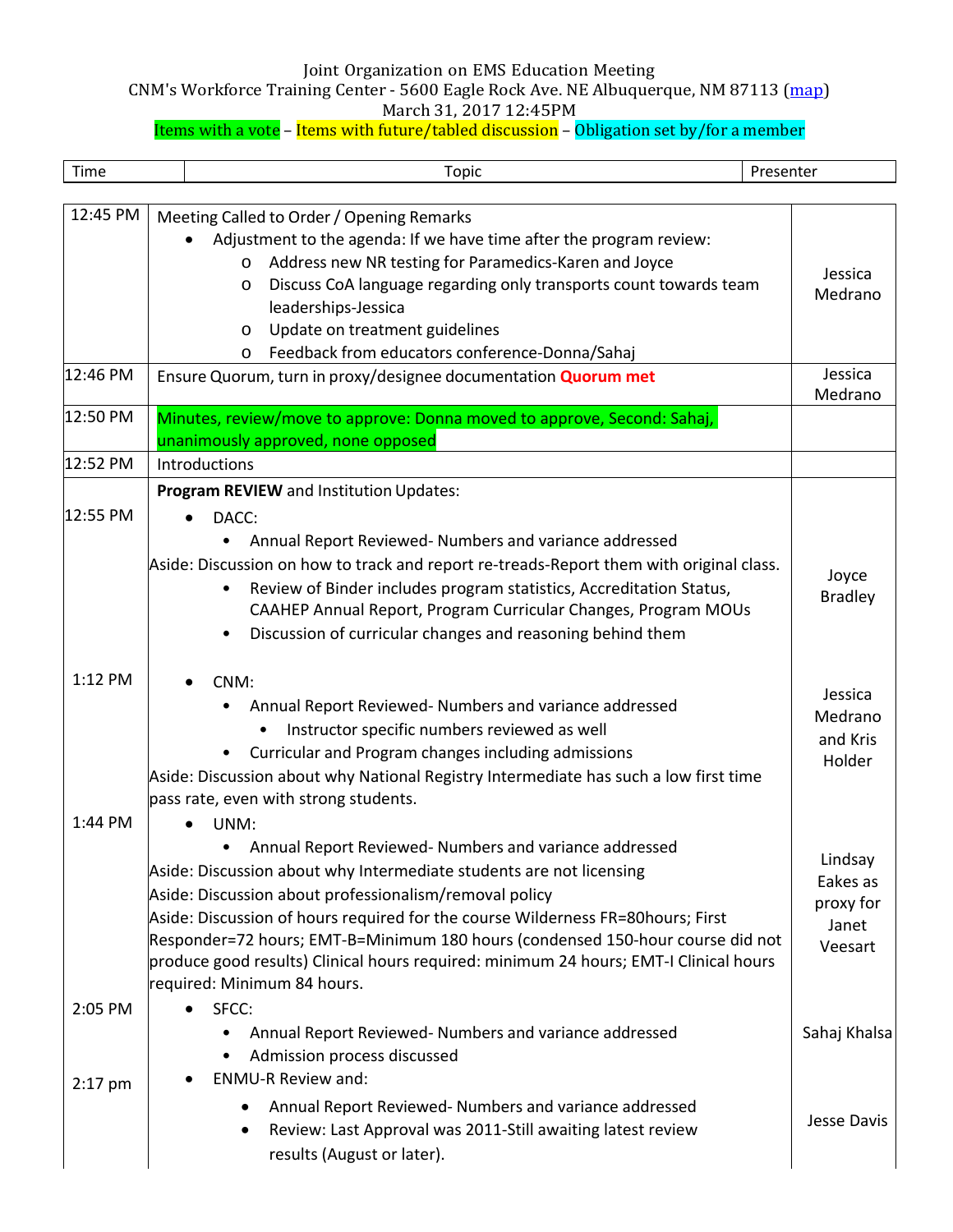### Joint Organization on EMS Education Meeting

CNM's Workforce Training Center - 5600 Eagle Rock Ave. NE Albuquerque, NM 87113 (map)

### March 31, 2017 12:45PM

# Items with a vote – Items with future/tabled discussion – Obligation set by/for a member

| Time                 |                                                                                                                                       | <b>Topic</b>                                                                                                                                                                                                                                                                                                                                                                                                                                                                                                                                                                                                                                                                                                                                                                                                                                                                                                                                                                                                                                                                                                                                                | Presenter |             |
|----------------------|---------------------------------------------------------------------------------------------------------------------------------------|-------------------------------------------------------------------------------------------------------------------------------------------------------------------------------------------------------------------------------------------------------------------------------------------------------------------------------------------------------------------------------------------------------------------------------------------------------------------------------------------------------------------------------------------------------------------------------------------------------------------------------------------------------------------------------------------------------------------------------------------------------------------------------------------------------------------------------------------------------------------------------------------------------------------------------------------------------------------------------------------------------------------------------------------------------------------------------------------------------------------------------------------------------------|-----------|-------------|
|                      | $\bullet$<br>$\bullet$                                                                                                                | Curricular and Admission changes reviewed.<br>Aside: Discussion on Pearson Vue testing sites-Is there a correlation between<br>distance to test site and number of students who test?<br><b>EMR Lesson Plans-Sent to Jessica</b><br>Plan for addressing the other findings of site visit<br>Expanded Course offerings-RFD, Artesia and NMJC                                                                                                                                                                                                                                                                                                                                                                                                                                                                                                                                                                                                                                                                                                                                                                                                                 |           |             |
|                      | ٠<br>٠                                                                                                                                | Refreshers-Full plan with CWCD to bring non-credit, off-<br>campus courses to offer to surrounding area<br>Maintaining excellence<br>Curriculum changes-In progress                                                                                                                                                                                                                                                                                                                                                                                                                                                                                                                                                                                                                                                                                                                                                                                                                                                                                                                                                                                         |           |             |
| 2:38 PM<br>$2:49$ PM | SJCC:<br>vs. certificate.<br><b>EMTs in New Mexico?</b><br>$\bullet$<br>increase providers?<br>$\circ$<br>$\bullet$<br>lobby for EMS. | Annual Report Reviewed- Numbers and variance addressed<br>Program Changes<br>Aside: Discussion on distance paramedic program-what works, what does not.<br>Aside: Discussion-How do programs handle EMT-Basic for degree requirements, credit<br>Aside: Collective question posed to the schools: Are we meeting the needs of Licensed<br>Discussion on rewards vs challenge; many services do not have enough<br>providers, volunteer population is aging, how do we motivate people to want<br>to get up for free to go run a call at 2 am?<br>Discussion on who should pay for the medics in volunteer areas, would that<br>Sunpath is working on a hybrid program, how will this affect the issue?<br>Discussion on internet and getting students to travel to education site,<br>is the education going to be as high quality? How can we improve<br>getting instructors to the rural areas?<br>Discussion on barriers to licensing.<br>Discussion on Certificate vs College Credit<br>Discussion on retention, burn out, and raising the ceiling for EMS careers<br>Challenge posed by Sahaj: Go to the next EMS Day at the Roundhouse, we need to go |           | Diane Stahl |
|                      | Add-ons to the agenda:<br>$\bullet$<br>O<br>٠<br>٠                                                                                    | Address new NR testing for Paramedics-Karen and Joyce<br>What is the expectation with the new testing process?<br>NR feedback has been positive-Summative over formative evaluations.<br>(Formative is for the portfolio, summative is for the new testing)<br>Biggest change is the out of hospital scenarios<br>Lasts 20 minutes<br>Suggestion is to have someone refilling supplies or have two sets to<br>save time.                                                                                                                                                                                                                                                                                                                                                                                                                                                                                                                                                                                                                                                                                                                                    |           |             |